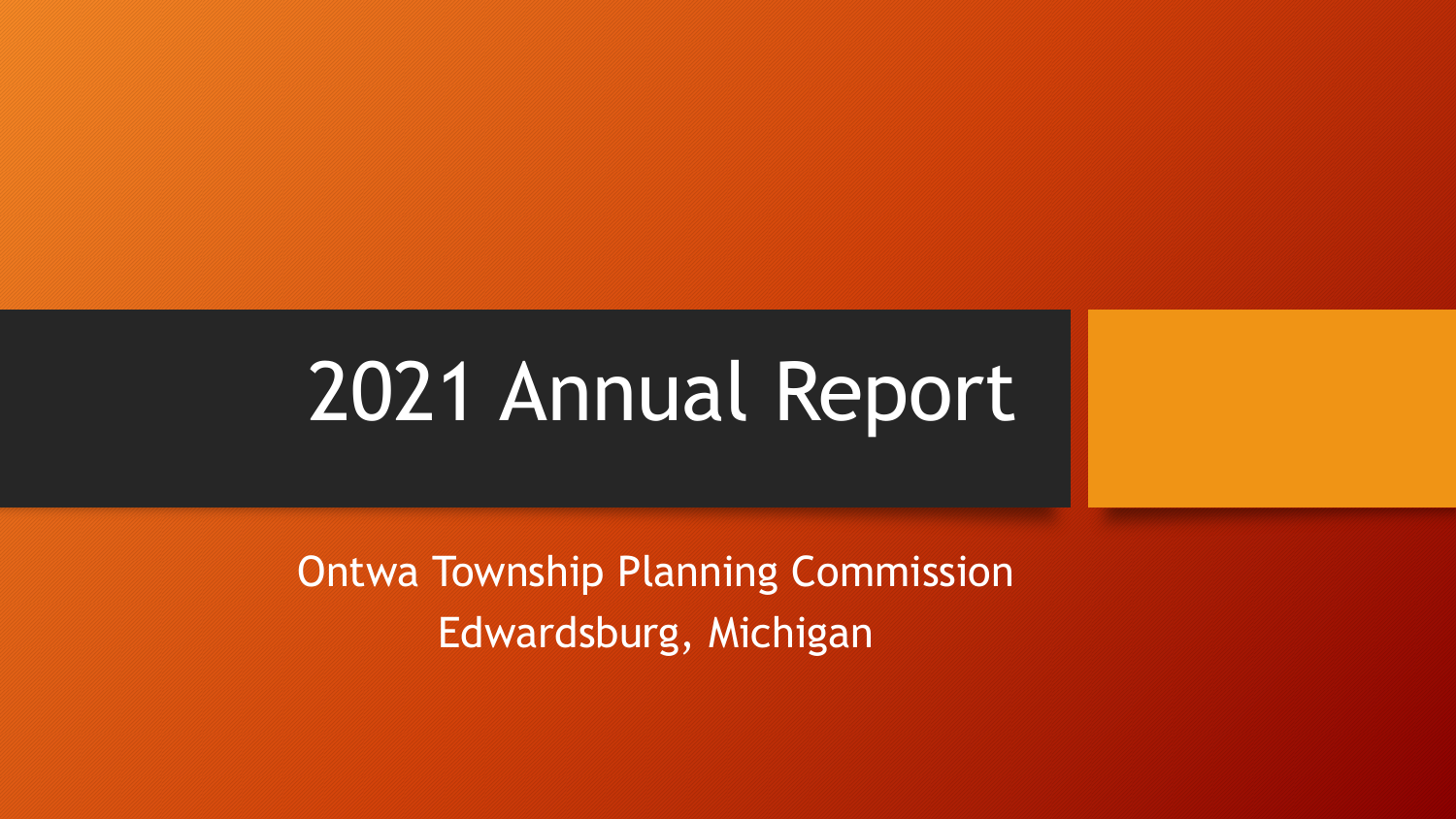#### **Planning Commission Members**

- Chris Marbach, Chairperson
- Robert Thompson, Vice Chair
- Sandra Seanor, Secretary
- Dawn Bolock (Twp. Board Rep.)
- Don Delong
- Richard Gates
- Bill Mahaney
- Mike Mroczek
- Shane Szalai
- Brigid Forlenza, Recording Secretary Prepared December 2021

手 **DONTWA SE EDWARDSSU** 

Planning Commission Approved: January 5, 2022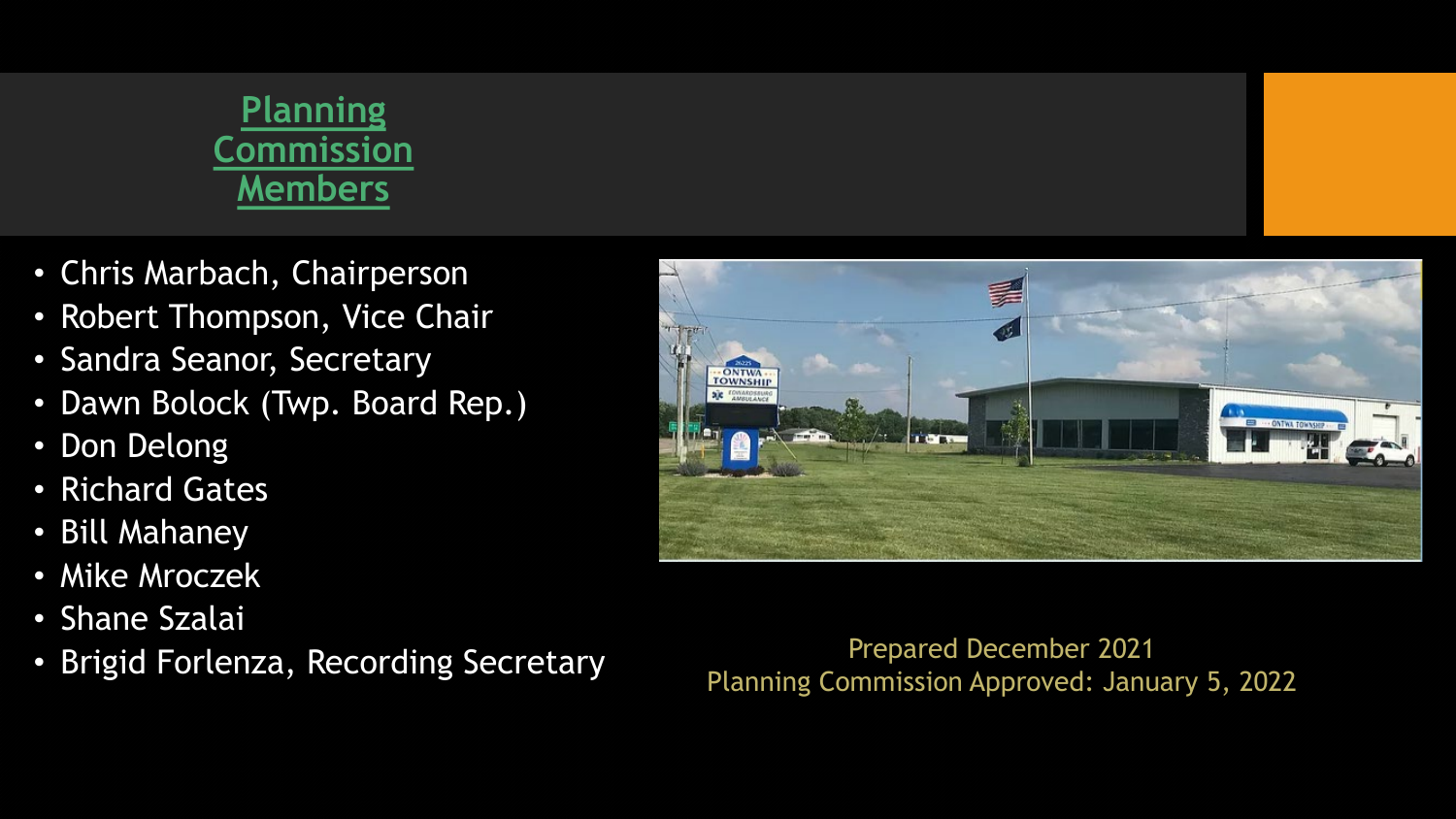## INTRODUCTION

The Planning Commission of Ontwa Township is governed by the Michigan Planning Enabling Act, State of Michigan Public Act 33 of 2008, and by the Ontwa Township Zoning Ordinance.

The 2021 Planning Commission was staffed by the Ontwa Township Zoning Administrator; this position was held by Leroy Krempec.

Williams & Works, a consulting firm, was also selected by the Township Board to assist the Township in zoning, planning and land use matters.

Under the Planning Enabling Act, the Planning Commission must provide an annual report to the Ontwa Township Board, as the legislative body of the Township. This report discusses:

- 1. Activities of the Commission during the past year
- 2. The status of any on-going planning activities
- 3. Recommendations to the legislative body related to planning and development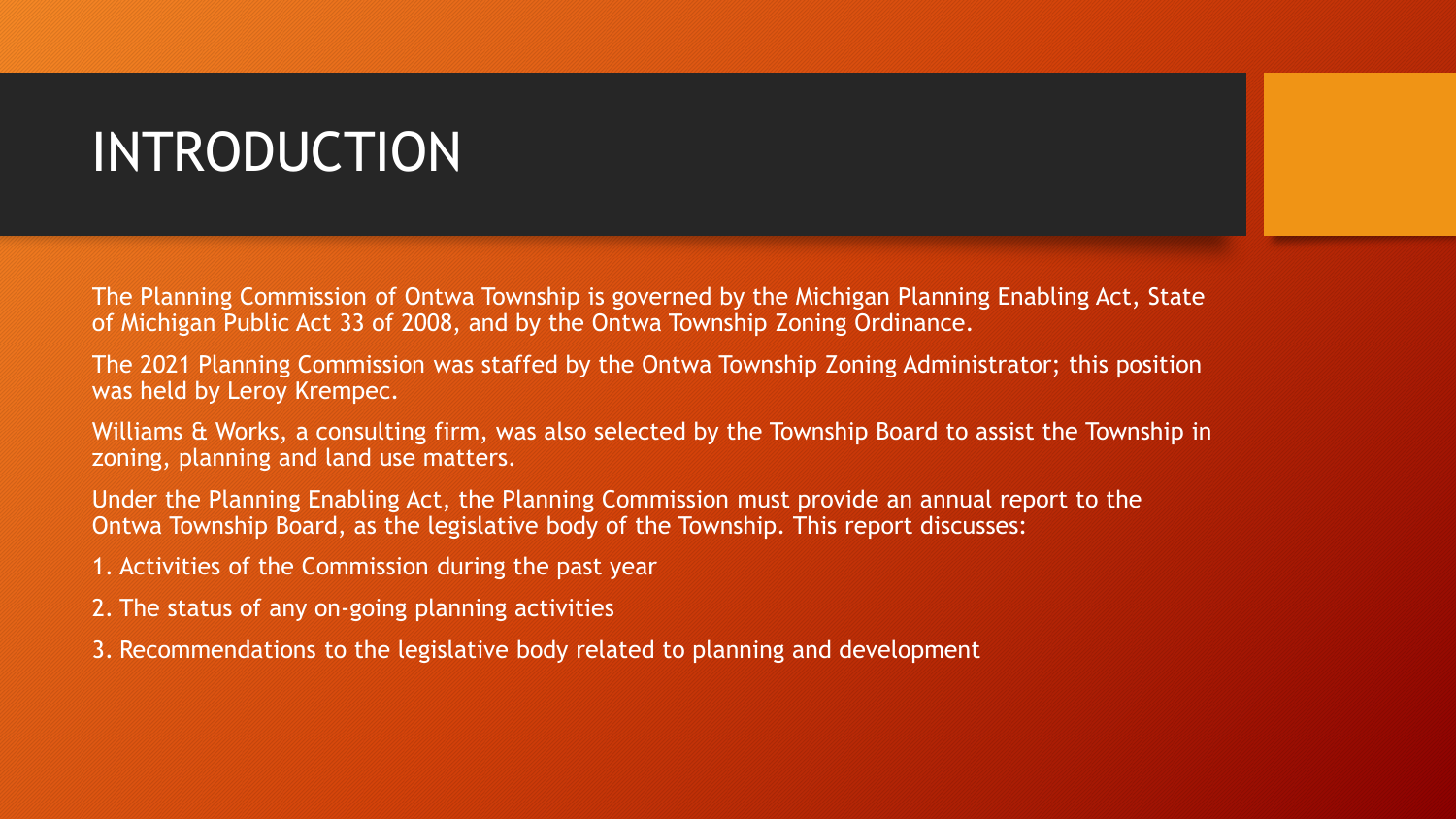#### PLANNING COMMISSION ACTIVITIES

The Planning Commission was scheduled to meet the first Wednesday of each month in 2021. The February, July, September, October, November and December meetings were cancelled for lack of business items. The other six meetings were conducted on Zoom due to COVID-19 restrictions.

One of the duties of the Planning Commission is the review of all Land Division and Lot Line Adjustment applications. In 2021 the Planning Commission reviewed three applications and they were all approved.

During the January meeting, the Planning Commission recommended approval of the 2021-2025 Five Year Parks and Recreation Plan to the Ontwa Township Board.

The Planning Commission reapproved the 10 current Home Occupation permits at the March meeting.

Also at the March meeting, the Planning Commission recommended approval to rezone a large area East of Christiana Creek from R1A to LR.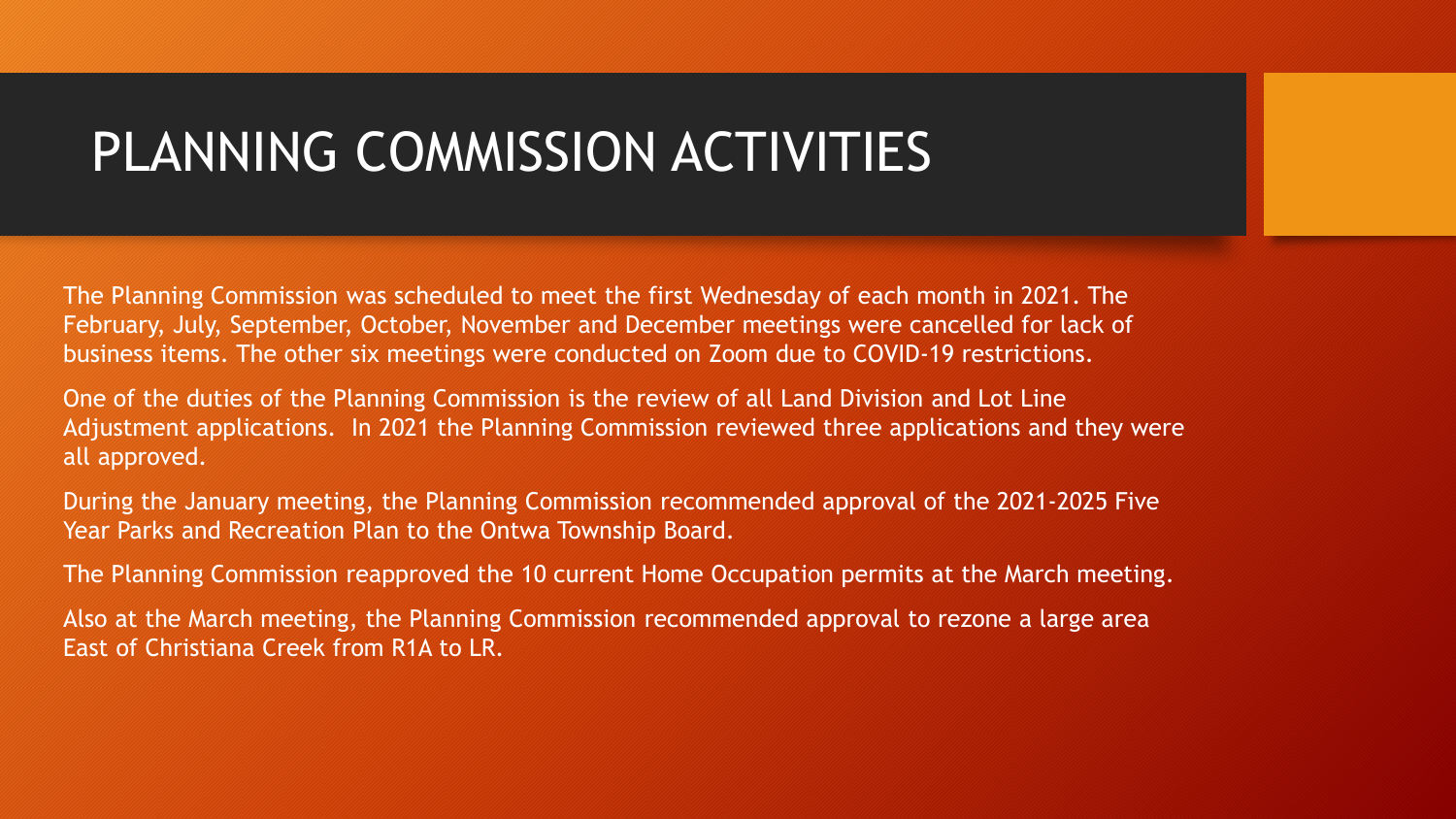#### PLANNING COMMISSION ACTIVITIES

In April the Planning Commission conducted a public hearing to rezone 62 acres along Brady Road from AR to R1. This application was sent to the Township Board with a favorable recommendation.

The May meeting was focused on reviewing a Short Term Rental ordinance. The Township Board returned this item to the Planning Commission in June for additional review and revisions.

Also during the June meeting, a public hearing was conducted for discussion regarding an Accessory Dwelling Units ordinance.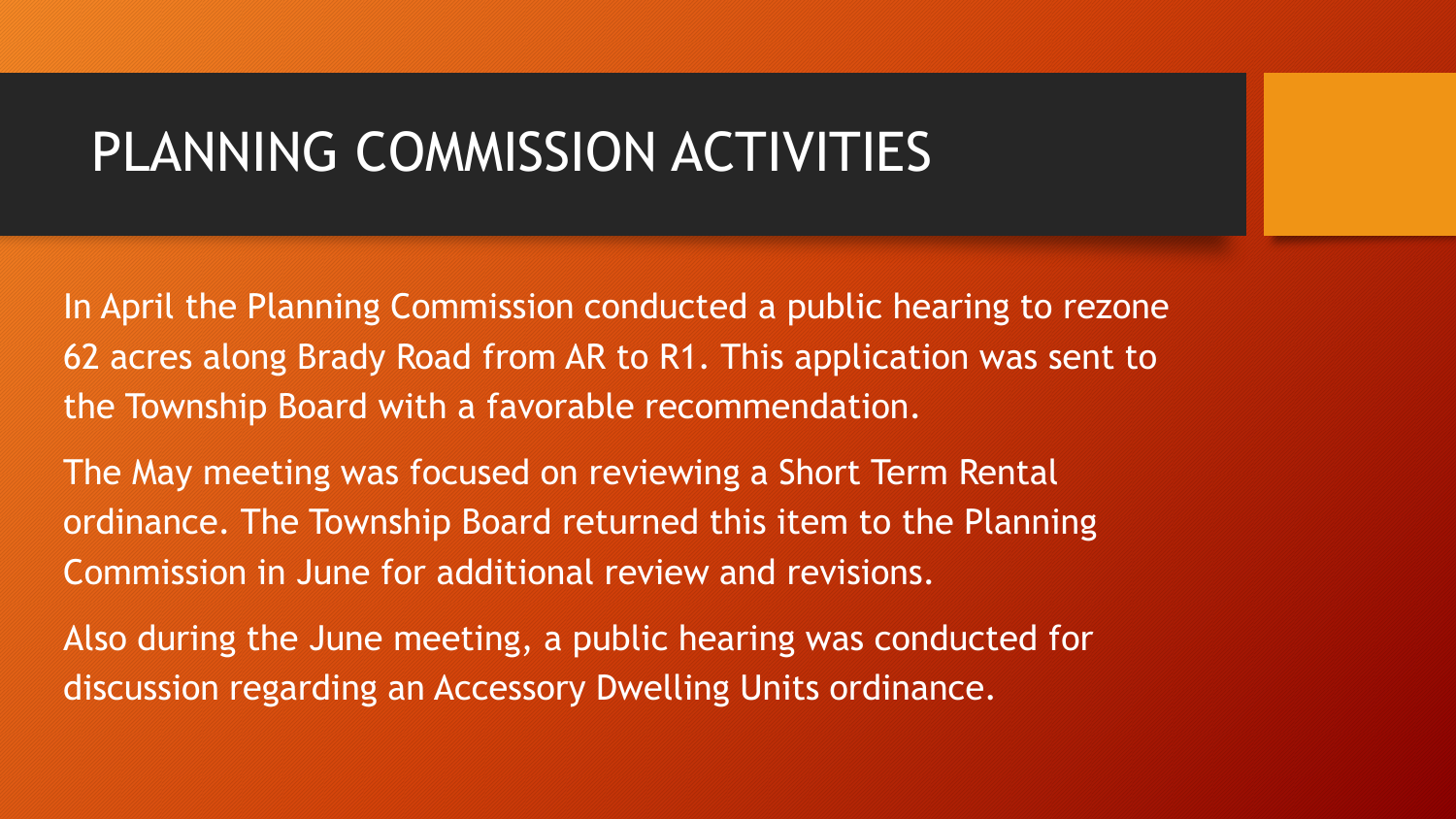The Bike & Pedestrian Committee was chaired by Mike Mroczek. The committee is ongoing and is considering various options and potential projects. This will be done with the assistance of MACOG, Niles-Buchanan-Cass Area Transportation Study (NATS) and the Southwest Michigan Planning Commission (SWMPC). Jeff Kozinski, Township Trustee, spearheaded a spending resolution to the Township Board to have Wightman investigate the possibility of a walkway on Elkhart Road between ~May Road and M-62 (Taco Bell). The village will share in the project cost but Ontwa will pay for the feasibility study.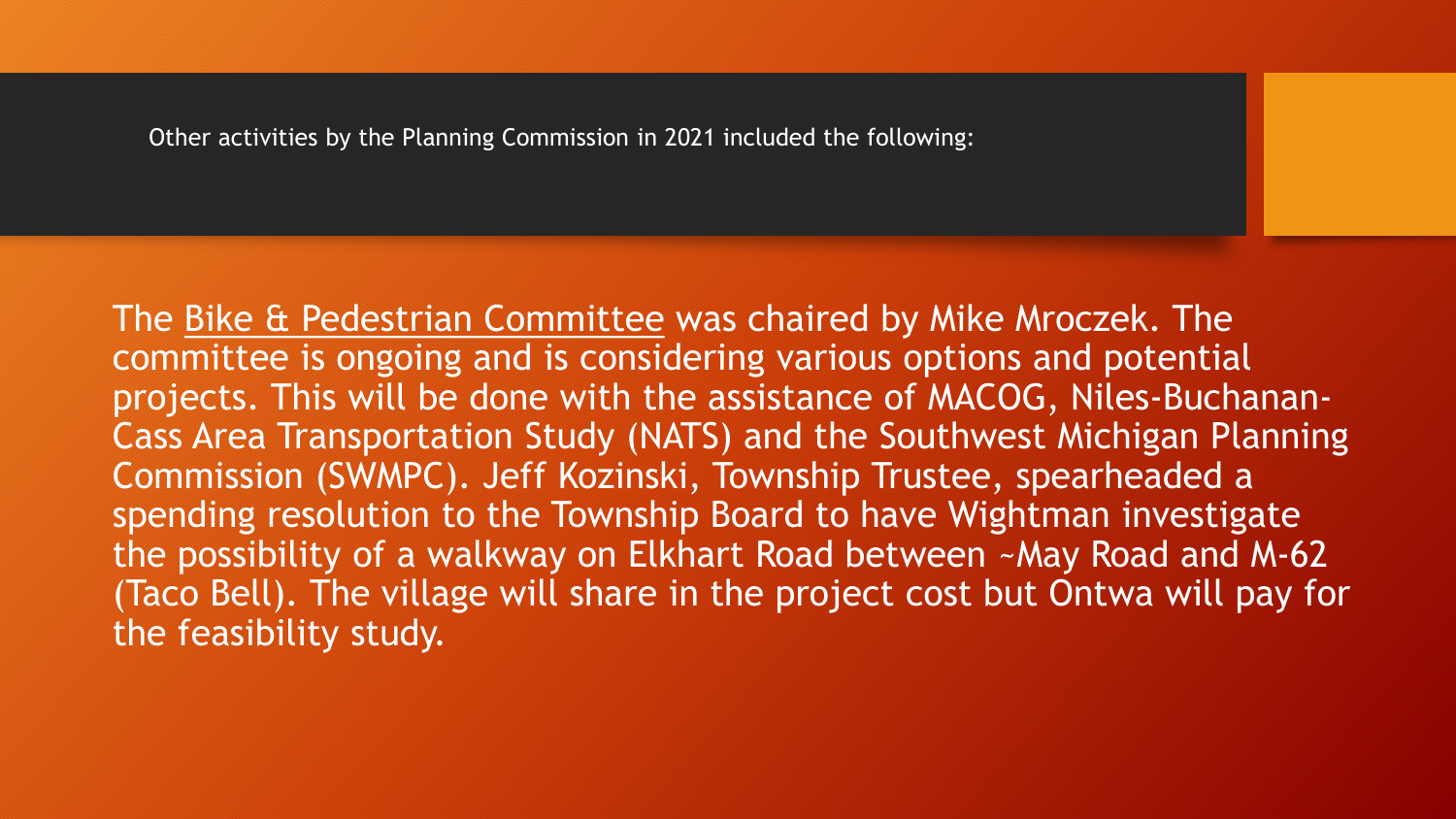The Zoning Ordinance Committee met regarding four matters in 2021:

- **Accessory Dwelling Units** (ADUs) were not authorized under the Ontwa Zoning Ordinance. The group worked with the Ontwa Planner (Williams & Works) and Zoning Administrator to develop an ADU Ordinance, which was presented to the Planning Commission and passed June 2, 2021 and by the BOT July 12, 2021.
- A citizen requested guidance from the Planning Commission on **Short Term Rentals.** The Zoning Review Committee along with the Ontwa Planner and Zoning Administrator reviewed the various STR ordinances. Short Term Rentals were not specifically allowed in Ontwa Township. The Ontwa Board of Trustees passed a Township Ordinance allowing STR in compliance with their regulations on 6/14/2021.
- A citizen brought a concern regarding the use of **Ice Retardant Systems** (Bubblers). The Zoning Ordinance Committee, again working with the Ontwa Planner and Zoning Administrator, reviewed the various issues surrounding Bubblers. The Ontwa Planner developed an Ordinance for the BOT's adjustment and review. The final BOT Ordinance was approved October 11, 2021.
- **Golf carts** are not legal in Michigan unless a local unit of government with a population of 30,000 or less adopts a resolution to allow the use of golf carts under PA 491 (2014). Trustee Bolock and Chief Westrick suggested that the Zoning Review Committee consider developing a resolution authorizing the use of golf carts as allowed by the state. The Ontwa Township Planner (Williams & Works) is preparing the resolution for consideration by the Ontwa Township Board of Trustees in early 2022.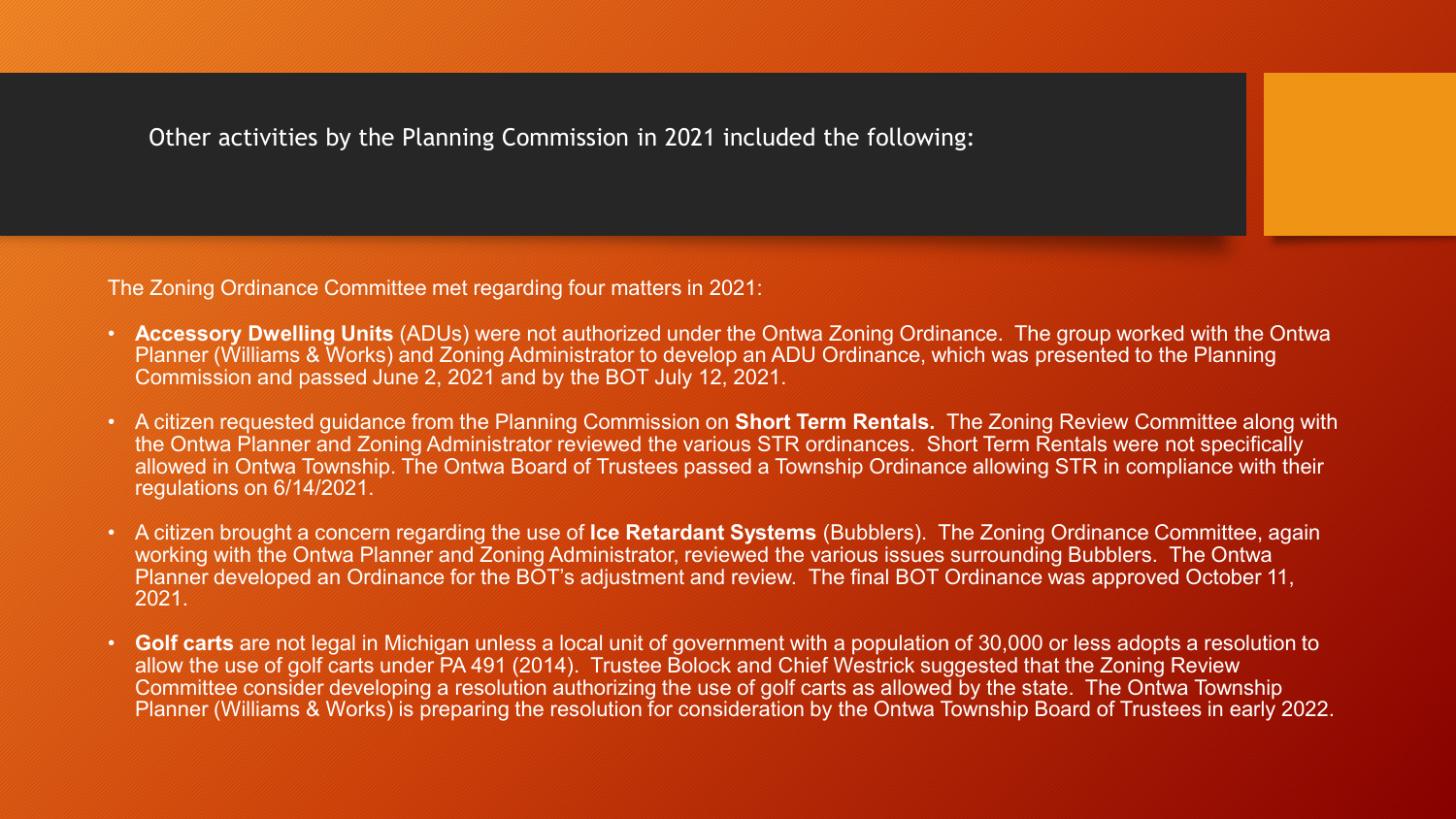## ONGOING PLANNING ACTIVITIES

- As a result of the Township Master Plan, the Planning Commission will continue to work on updating the Zoning Ordinance in 2022 as the primary implementation mechanism to achieve the Master Plan goals.
- Williams & Works will continue to assist us in updating our Zoning Ordinance.
- Andy Moore, AICP is the Williams & Works planner assisting Ontwa Township.